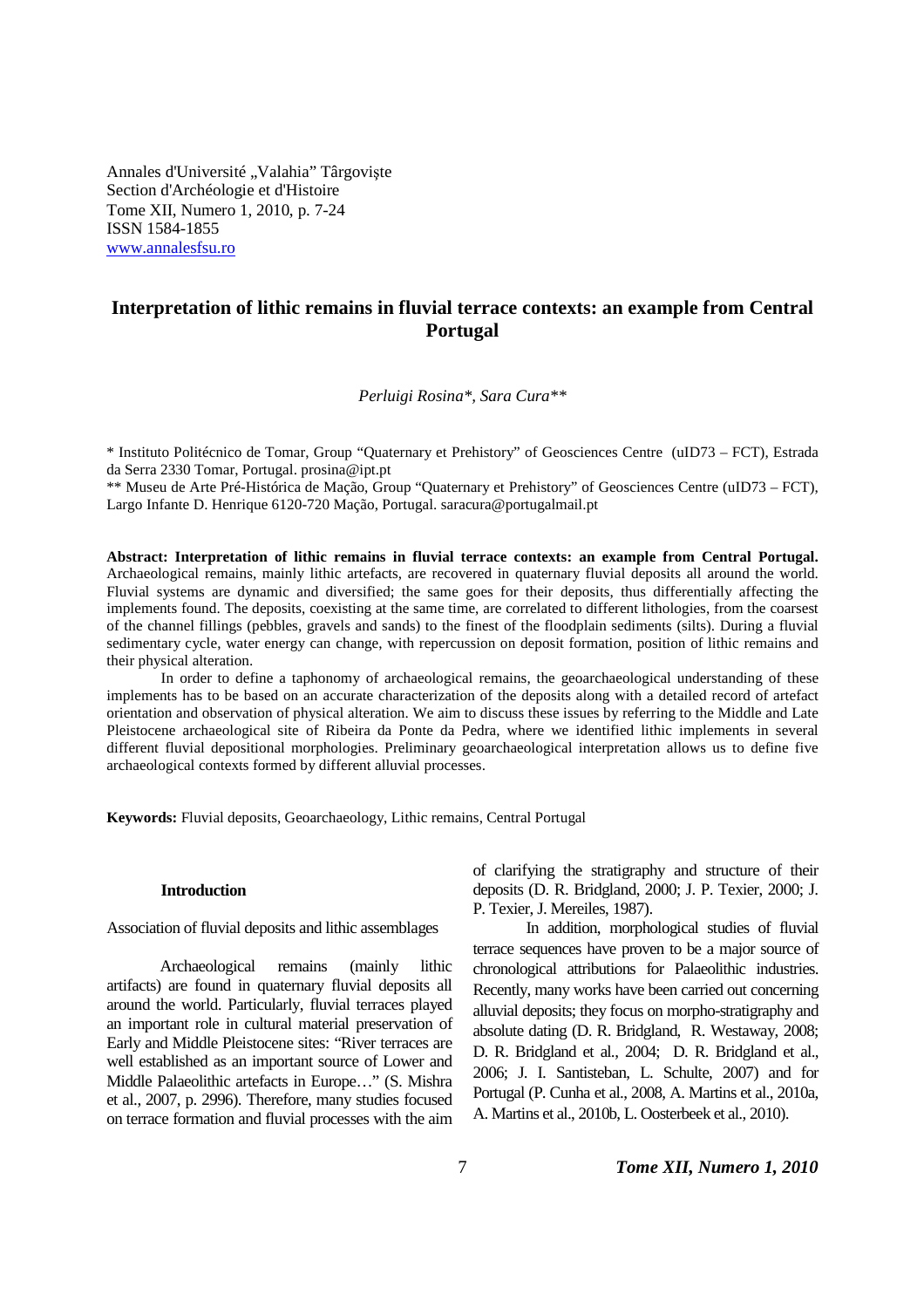Nevertheless, a better understanding of river deposits is also required for the geoarchaeological interpretation of archaeological remains found in these kinds of sediments. According to K. Butzer "Open-air archaeological sites are the main objects of study for the Early to Mid-Pleistocene, even though they represent open systems that raise fundamental questions about archaeo-taphonomic integrity" (K. Butzer, 2008, p. 402).

In addition, there are issues regarding the accumulation/concentration of lithic artefacts in the fluvial sediments that often form "open-air non-sites" (K. Butzer, 2008, p. 406).

In fact, fluvial systems and their deposits are dynamic and diversified, thus differentially affecting the implements contained in them.

Synchronous fluvial deposits are associated with different lithologies, from the coarsest of channel fillings (pebbles, gravels and sands) to the finest of floodplain sediments (silts). During a fluvial sedimentary cycle, the energy of the water flow may vary, with repercussions on the formation of deposits, the position of archaeological remains (secondary in most of cases) and their physical alteration.

Assessing the energy of water flow is not sufficient to explain the large quantity of lithic assemblages found in river deposits, nor is it enough to define the integrity of an archaeological site, as has been shown by many lithic refittings recovered from gravel beds (S. Grimaldi et al., 2001, C. Peretto, 1992).

There are two main issues to consider when dealing with prehistoric occupations on fluvial terraces: 1) Chrono-stratigraphy and 2) The interpretation of the archaeological record. The latter is strictly linked with the formation of terrace deposits.

Even though terrace chrono-stratigraphy studies have been more developed and are methodologically standardized (D.R. Bridgland et al., 2004; 2006), their application to prehistoric sites associated with alluvial sediments is not so well defined.

Alluvial geomorphological characterization is necessary to describe the correct position of a given archaeological record in order to delineate settlement and exploitation patterns of the occupation of river plains, especially during the Palaeolithic (M. Guccione, 2008) and for Portugal: J. P. Cunha-Ribeiro (1999); P. Mozzi et al. (1999); P. Mozzi et al. (2000); P. Rosina et al. (2005).

Both archaeological and geological approaches are required to characterize the implements

found in fluvial sediments and possibly distinguish between sites and "non-sites" (K.Butzer, 2008; J. P. Texier, 2000; B. Gladfelter, 1977).

The geoarchaeological understanding of these implements must be based on an accurate characterization of the deposits along with a detailed record of the artefacts' orientation, as well as the observation of physical alteration features, such as edge and ridge abrasion. In this context, palaeosurfaces (not necessarily palaeosoils) can be identified according to their geological features and the position of the archaeological remains (P. Villa et al., 2005, M. Santonja et al., 2001).

During the past fifteen years, Central Portugal (Figure 1) has been the scenario for research aimed at a detailed and updated characterization and cartography of the Tagus River (a synthesis can be found in L. Oosterbeek et al., 2002 and L. Oosterbeek et al. 2010).

The Middle and Late Pleistocene site of Ribeira da Ponte da Pedra is particularly important for understanding the geo-chrono-cultural sequence of Central Portugal, representing a very good example for the application of geoarchaeological methods. Until now, lithic implements have been found in contexts with at least four different fluvial depositional morphologies, as well as in colluvial sediments (S. Grimaldi, P. Rosina, 2001). It is the only fluvial context subject to systematic excavations (by the team of the Polytechnic Institute of Tomar); other nearby sites, such as Fonte da Moita (1998) and Santa Cita (1999 – 2000), were excavated as tasks of different salvage projects (Fig. 2).

The Ribeira Ponte da Pedra excavation, begun in 1999, has been carried out on a slope that cuts two fluvial terrace deposits. The stratigraphic sequence includes late Middle Pleistocene fluvial deposits covered by a Late Pleistocene colluvium.

Luminescence dating provided ages for the terraces deposits (Q3 and Q4a) respectively of  $304 \pm 20$  ka (OSL) from a very fine sand bed and an age of  $90 \pm 13$  ka (OSL) from the sandy matrix. A combustion structure found within the colluvial deposit yielded an absolute date of 25,000 years B.P. (TL) (M. I. Dias et al., 2009)

Another luminescence dating (A. Martins et al., 2010) provides an age respectively of 175±6 and 172±6 (kf IRSL) for bottom and top of Q3 fluvial terrace. So, this deposit could belong to MIS 7 or 9.

Not surprising for this kind of deposit, only lithic artefacts were found. No palaeontological or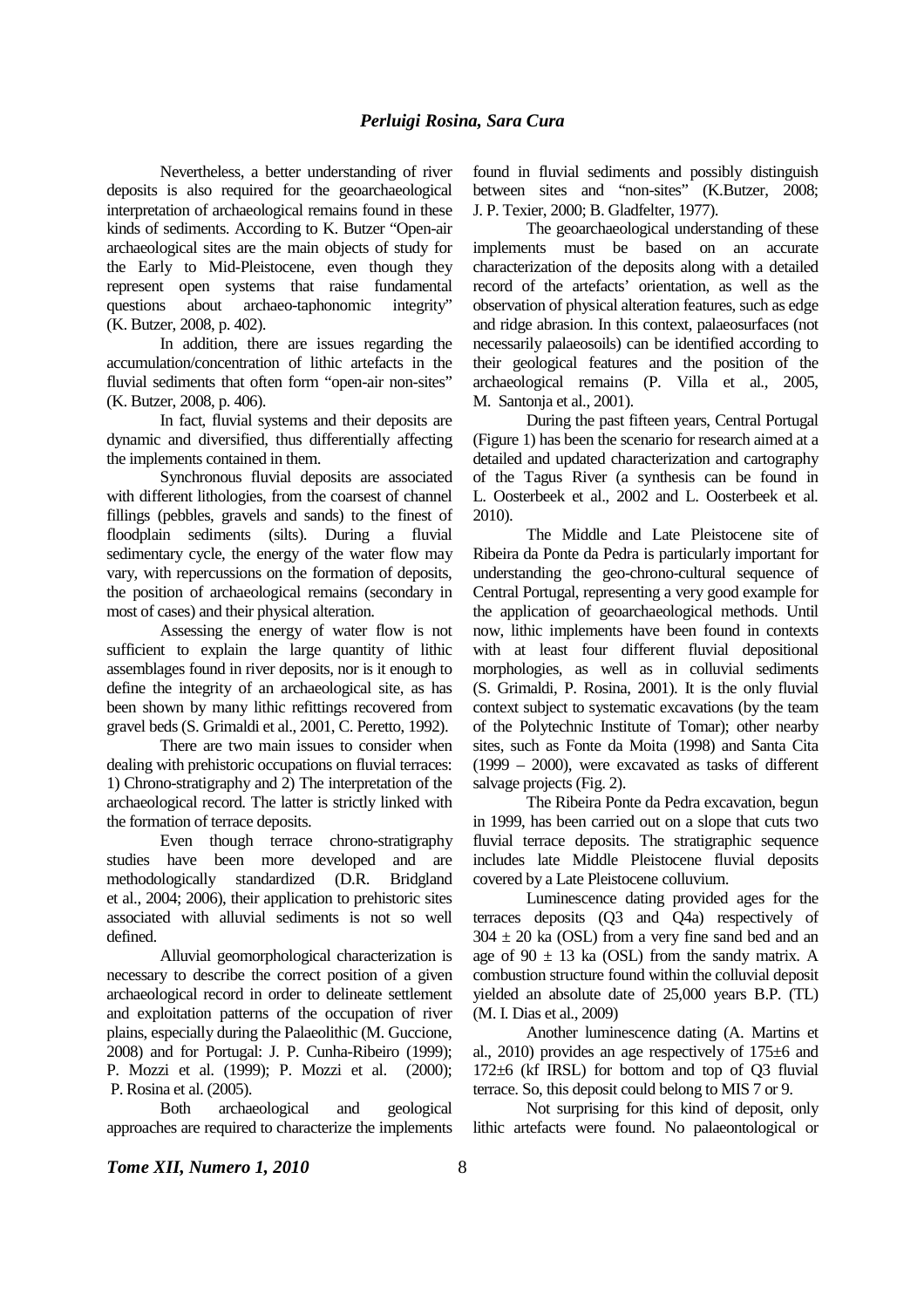#### *Interpretation of lithic remains in fluvial terrace contexts: an example from Central Portugal*

botanical remains have been discovered until now. The archaeological implements were attributed to Lower and Middle Palaeolithic. Here, we discuss the Ribeira da Ponte da Pedra formation processes using archaeological and geological data (J. P. Texier, 2000).

Geographic and geological characterization

Ribeira (=stream) da Ponte da Pedra is a right tributary of the Tagus River in Central Portugal. It is in a region extending along the middle/lower Tagus River valley, thus known as Ribatejo (=Tagus riverbank).

The archaeological site is two to three kilometres north from where the stream meets the Tagus, within the municipality Vila Nova da Barquinha in the Alto Ribatejo (upper part of Ribatejo).

This region comprises three principal geological units: 1) The Pre-Cambrian and Palaeozoic schist-metamorphic complex (Ancient Massif); 2) The "Estremenho" Limestone massif, which is essentially Mesozoic with some Cenozoic deposits; 3) The Cenozoic Tagus sedimentary basin.

Lithologically, schist, greywacke, quartzite and granite are the more abundant rocks of the Ancient Massif. There are limestones and marls (with a weak presence of flint) in the "Estremenho" Massif. Finally, clay, silts, sands, and pebbles make up the detritic drainage basin.

The regional quaternary deposits are composed of recent alluvial sediments, Pleistocene fluvial terraces, karstic cave fillings (in the limestone massif), and detritic covers.

This hydrological network is shaped by regional tectonics and accordingly, the larger Tagus tributaries come from the North. The small Ponte da Pedra stream also flows from North to South and its valley has been totally excavated within the Tagus sedimentary basin and hence is constituted by detritic fluvial-lacustrine sediments from the Cenozoic (Miocene).

Until the Middle Pleistocene, the valley was longer than at present and held continuity with the Nabão Valley (P. Mozzi, 1998). At present, the stream valley is only a few kilometres  $(8 - 9km)$  shorter.

The landscape around Ribeira Ponte da Pedra site is characterized by fluvial terraces covering the slopes of the nearby low hills that are less than 140m in height.

#### **Alto Ribatejo fluvial terraces**

Four terrace levels have been described for the Portuguese Tagus basin (H. Breuil, G. Zbyszewski, 1942; 1945); they are named, from the highest to the lowest, Q1, Q2, Q3, and Q4 according to their altimetric position.

More recently, further fluvial terrace levels have been recognized in Central Portugal (S. Grimaldi et al. 1999; I. Corral Fernandez, 1998a; 1998b; P. Rosina, 2002; 2004; A. Martins, 1999; P. Cunha et al., 2005; A. Martins et al., 2010a). It is now possible to describe and map six fluvial terrace levels in the Ribeira da Ponte da Pedra valley, although there may be more. The limited amount of terrace levels that can be documented is possibly because "The Neotectonic activity, uplift or subsidence was limited" (G.-J. Vis et al., 2008). The levels recognized have been named according to existing geological maps, as Q1, Q2a, Q2b (high terraces), Q3 (middle terrace), Q4a, and Q4b (low terraces).

Contrary to the situation in the Tagus basin in Spain (J. I. Santisteban, L. Schulte, 2007), faunal or botanic remains are very rare in Ribatejo terrace sediments. Faunal remains have only been reported regarding Late Pleistocene archaeological sites (L. Raposo, 1995, J. P. Brugal, L. Raposo, 1999) along the riverbanks of the Portuguese Tagus. According to J. P. Brugal, M. J. Valente (2007), the Middle Pleistocene fossil record in river deposits has been recovered mostly from the Mondego basin (North border with the Tagus basin).

As mentioned in the introduction, preliminary dating results (I. Dias et al., 2009 and A. Martins et al., 2010a) for Ribeira da Ponte da Pedra seem to confirm the Q3 terrace was formed in the Middle Pleistocene and the Q4a and Q4b terraces belong to the Upper Pleistocene (Fig. 3).

According to glacio-eustatic theory, when correlated with oxygen isotopic stages, Q4b should correspond to MIS 3, Q4a should be ascribed to MIS 5, and Q3 should agree with MIS 9 or 7 (P. Rosina, 2002; 2004).

# **Regional archaeological context**

In overview, one may receive the impression that lithic assemblages of the middle Tagus valley display an almost monotonous homogeneity. Alleged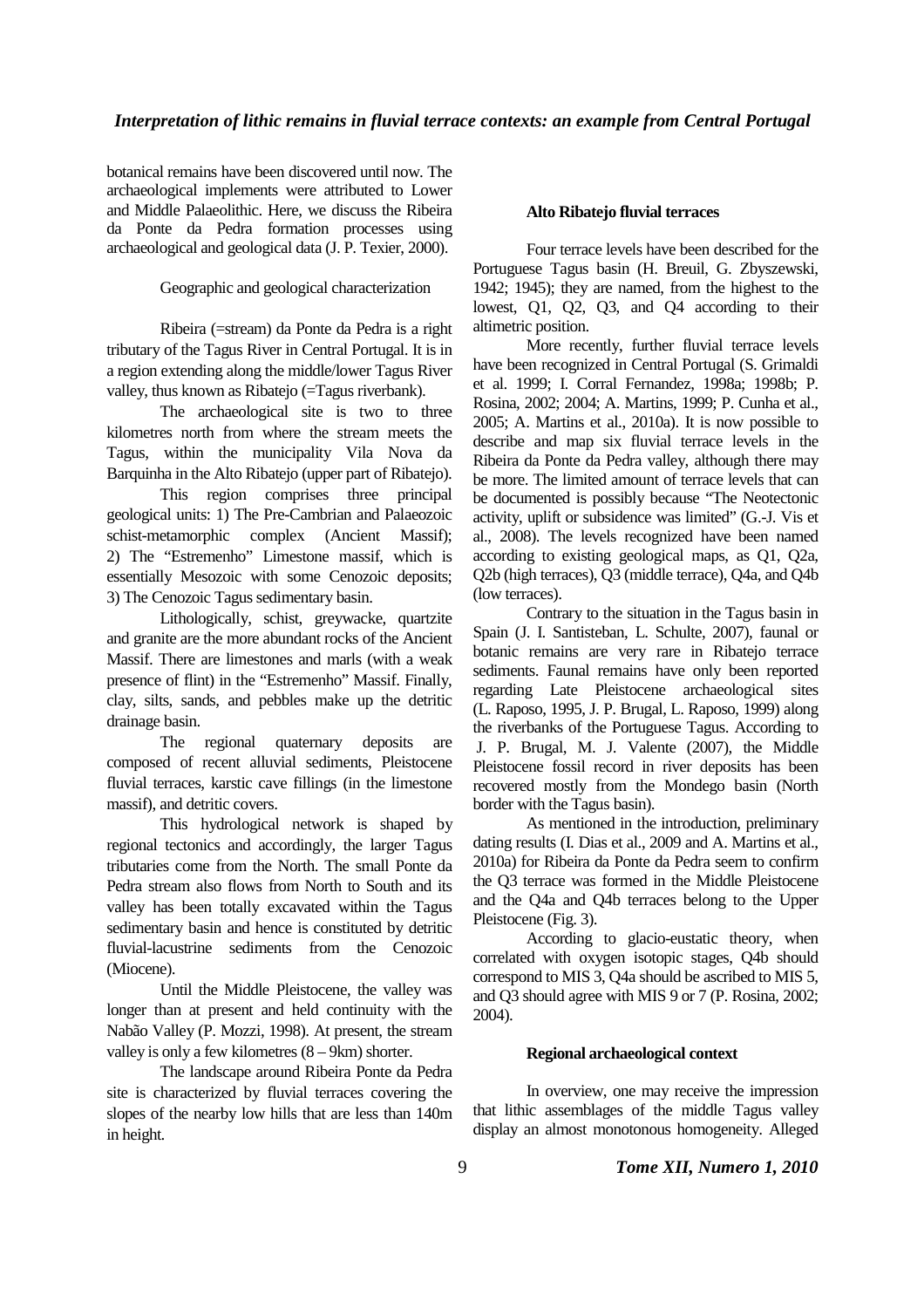similarities among artefacts associated with anthropogenic occupations stratigraphically attributed to very different chronological contexts (from the Middle Pleistocene to the late Holocene), have called for an in-depth study aimed at disentangling these similarities (S. Grimaldi et al., 1999; L. Oosterbeek et al., 2010).

To achieve this goal, we have been excavating contexts that are chrono-stratigraphically characteristic of either the Pleistocene or the Holocene and have been studying their archaeological remains (almost entirely lithic implements). This approach rigorously considers position of the lithic remains within their sedimentary context.

Although Ribeira da Ponte da Pedra is our main reference for the present discussion, it is important to mention the assemblages of other two fluvial sites: Fonte da Moita (MIS 7 – 9) and Santa Cita (MIS 3).

In a 50m2-excavated area at Fonte da Moita, 2582 lithic implements were found within the two different geological units corresponding to several archaeological layers (S. Grimaldi et al*.* 1999; 2000; A. Jaime, 2002; P. Rosina, 2004) (Tab. 1). The most significant geological unit (archaeological layer 6, the oldest of the site) is characterized by the presence of reddish ferruginous concretions. These concretions have been observed on lithic implements as well.

The Fonte da Moita lithic assemblage, mainly on quartzite, is characterized by four main groups: worked pebbles, blanks, "retouched-like" pebbles and "retouched-like" blanks. A minor group, formed by the association of cores, picks, bifaces, choppers and chopping tools, shows very low percentages in all levels (Tab. 2).

The technological traits, together with a number of refits, hint towards the presence of two independent reduction sequences, both complete at the site: the first one aimed towards the production of worked pebbles, and the second one towards the production of blanks. As in Ribeira Ponte da Pedra, "retouched-like" implements (pebbles and blanks) are also present. "Classic" morphological types, namely according to the Bordes list, are very rare (Fig. 4). Functional analyses also indicate that some of the edge modifications are a result of tool use for different subsistence tasks (C. Lemorini et al., 2001).

Finally, the Santa Cita MIS 3 context and corresponding lithic assemblages are quite relevant for the discussion concerning the interpretation of implements found in fluvial deposits.

This site's Pleistocene deposits (Fig. 5) comprise two units: at the base, sediments are coarser, resulting from the deposition of bars and pebble and coarse sand channels; the overlying finer–grained deposit corresponds to a flood plain yielding fine sands, silts and clay. This deposit is quite pedogenized, with iron and manganese oxide horizons. The two archaeological layers sit atop the lower deposit, which probably represented at least one palaeosurface—this assumption being reinforced by the identification of several lithic refits.

The lithic implements do not exhibit significant technological and typological differences (even if there is some dissimilarity in edge preservation) between the two layers and they can be framed within the complex of final Middle Palaeolithic open-air sites of the Tagus valley (Tab. 3).

In this site, local raw materials are predominant, although quantitatively, the results of quartz products outnumber those on quartzite. Though less exploited, flint played an important role in artefact manufacture, being exhaustively exploited. This is shown by technological features of cores and the numerous refits identified (T. Lussu et al., 2001). Different raw materials show different reduction sequences. Quartz exploitation is quite variable, opportunistic and flexible, where as quartzite (predominantly fine grained) and flint present predetermined knapping sequences, namely discoidal and levallois. Nonetheless, simple flakes and worked pebbles on quartzite are present and the percentage of retouched blanks corresponding to Middle Paleolithic typologies (in all raw materials) is rather reduced (N. Bicho, C. Ferring, 2001).

#### **The site of Ribeira Ponte da Pedra**

At this site, 3376 lithic implements have been collected from the base of the Q3 fluvial terrace, the top of Q4a and from within the colluvium deposits (Fig. 6).

The lithic industry found at the base of the Q3 terrace (1014 artefacts) is essentially characterized by three major groups: worked pebbles (other types of cores are rare), non-retouched blanks and "retouched like" blanks (Tab. 4).

These groups should be considered together as the technological outcome of a complete single reduction sequence: pebbles have been knapped in order to produce flakes (mainly cortical or half-cortical flakes). Nevertheless, some of these worked pebbles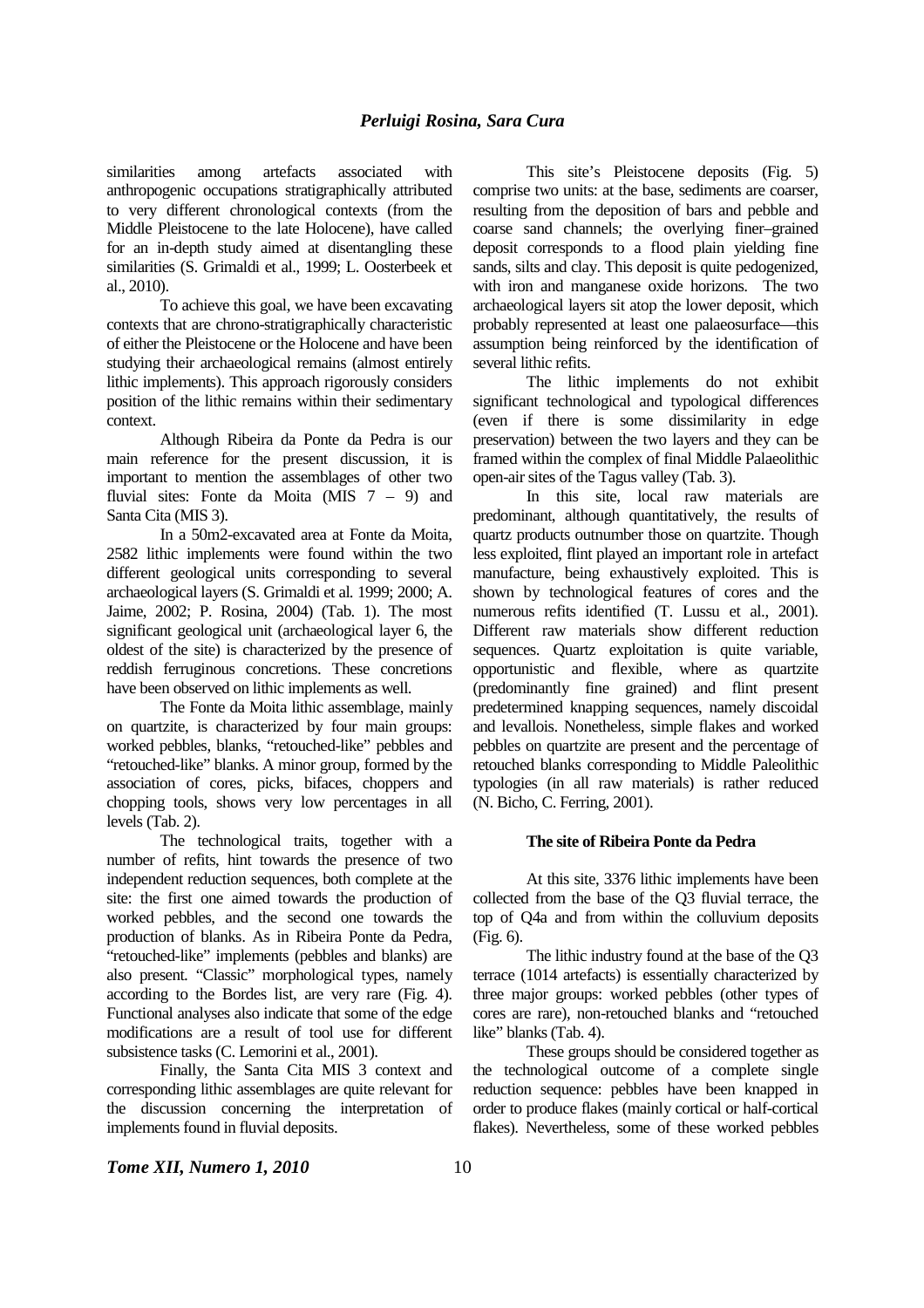present features that indicate their use as choppers (E. Cristiani et al., 2009). The main knapping method is unidirectional with hard hammer direct percussion.

This assemblage is also characterized by the absence of "characteristic Acheulean" artefacts (handaxes and cleavers) and the rarity of picks. The reduced numbers of flake scars can be associated to an "expeditive" production of large/massive blanks and may indicate a functional need based on quantity, rather than quality of the blanks (S. Cura, S. Grimaldi, 2009). However, the metrical relationships among flakes are quite balanced (Tab. 5).

"Retouched-like" blanks are mainly cortical or half cortical. Their percentage decreases along with the reduction of cortex presence, being quite rare among non-cortical flakes. The implements analysed so far show a marginal, coarse and atypical retouch, not resulting in "classic types" of tools. This behaviour can be explained by the fact that blanks could be produced mostly to obtain functional edges to cut or scrape, without the need of them being retouched. Hence, in this case, retouch is an atypical consequence of tool use. The ongoing experimental and functional studies strongly support this hypothesis (E. Cristiani et al*.*, 2009).

Unlike some of the Acheulean complexes found elsewhere along the Tagus Valley such as Vila Velha de Rodão and Alpiarça region (L. Raposo, 1993), the techno-typological analyses of the implements from Ribeira da Ponte da Pedra (Middle Pleistocene layers) and Fonte da Moita show notorious uniformity. Both assemblages are characterized by a predominance of opportunistic and simple technological choices, yet still specialized. Fonte da Moita and Ribeira da Ponte da Pedra, rather than raw material sourcing loci, can be considered as part of a diversity of subsistence behaviours (adaptive or not) related to territorial resources. Such a hypothesis is strengthened by the presence of complete reduction sequences found at the sites (S. Grimaldi et al., 1999, S. Cura, S. Grimaldi, 2009), as well as by results from experimental and functional studies, which indicate actions related with wood work and supply, work on horn, fresh and dry hide preparation and butchering activities (C. Lemorini et al*.* 2001; E. Cristiani et al., 2009). Obviously, such variability has to be framed within the ensemble of Middle Pleistocene sites of the Tagus Valley through comparison of their lithic assemblages and geoarchaeological contexts.

The lithics from the top of Q4a, currently being excavated in Ribeira da Ponte da Pedra, are still few to present an accurate characterization. Nevertheless, our preliminary observations indicate that worked pebbles and blanks are predominant, but the number of cores indicates that the application of predetermined reduction sequences is higher than in the basal Q3 assemblage. We also identified bifacial tools and we note the presence of predetermined cores and blanks (discoid and levallois), as well as some regularly retouched implements. Even if the major components of the top of Q4a are morphologically and technologically similar to those from the base of Q3, there are important differences.

Finally, 2048 lithic implements have been collected from within the colluvium deposits. We point out the presence of a hearth found at the base, and laying directly on Q4a. Inside this structure, we uncovered a chopper tool that, regarding classic chronocultural Upper Palaeolithic standards, is not a diagnostic implement. The same can be stated for the artefacts found in the colluvial deposits. Their study is currently ongoing but we can state that it is an assemblage nearly exclusively composed of quartzite pebbles, with an important component of worked pebbles, cores and flakes (L. Oosterbeek et al., 2004).

## **Understanding palaeosurfaces and artefact orientation**

Since the works of B. Gladfelter (1977) and K. Butzer (1982), interpretation of microenvironment associated with alluvial deposits is crucial to identify the different meanings of the archaeological remains contained in them.

Understanding the position/distribution of archaeological materials within fluvial sediments is frequently a challenge.

Artefacts recovered from fluvial deposits have different meanings. If we view archaeological material found in channel sediments as transported, objects collected from floodplain sediments or from the top of bars could be considered in situ (B. Galdfelter, 1977).

Often lithic or faunal remains are recovered in different depositional contexts within a single geological outcrop. The formation of terrace deposits, with erosional and depositional cycles, could originate reworked deposits and possibly reworked material.

This means we may find mixes of archaeological evidence belonging both to real sites and to "non-sites" in fluvial terraces.

Previous experience in fluvial terraces excavations (Santa Cita and Fonte da Moita sites)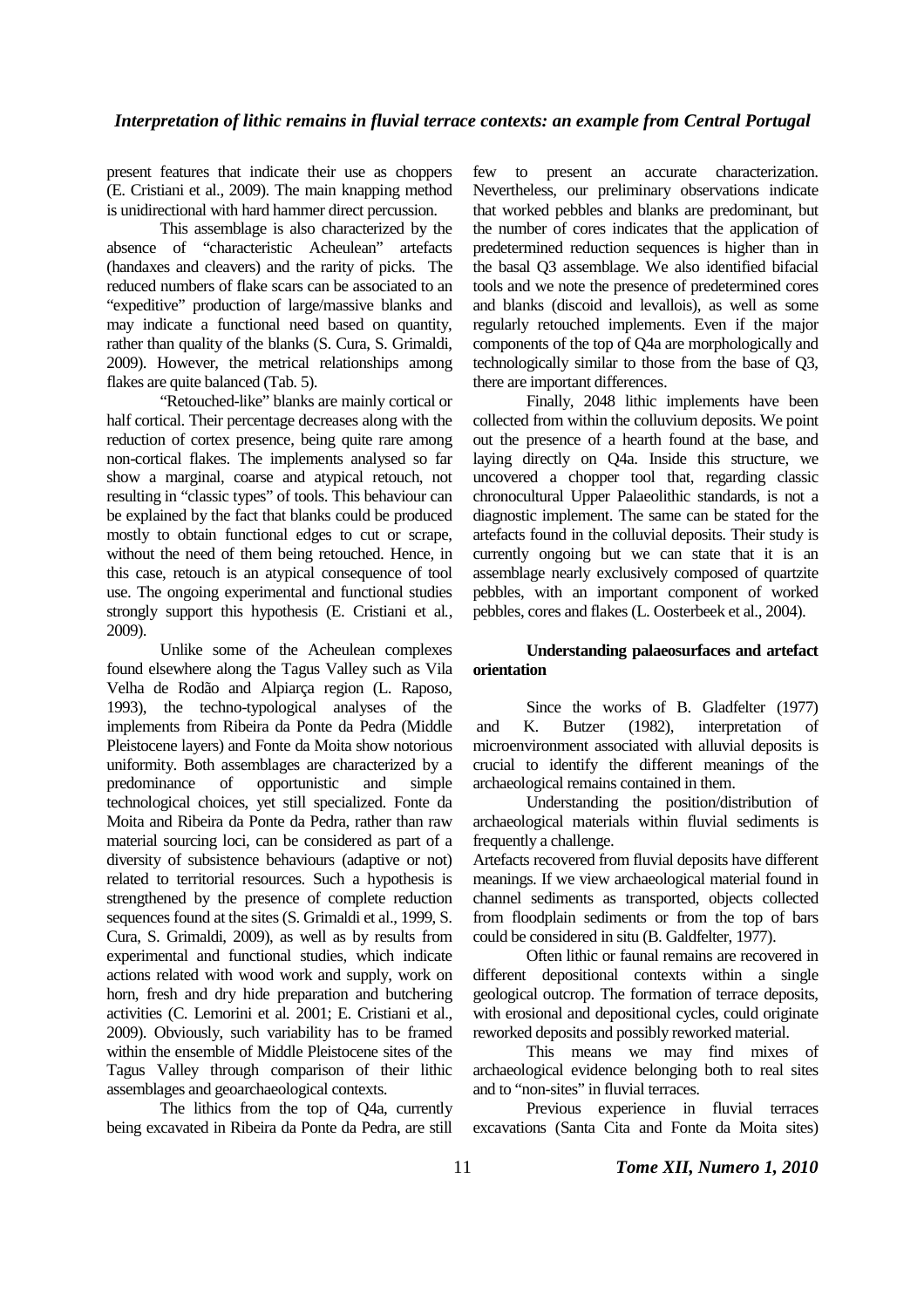demonstrates the existence of preserved palaeosurfaces (and archaeological layers) not directly linked with sedimentological and morpho-dynamic processes (P. Rosina et al., 2005).

At Ribeira Ponte da Pedra site, it is necessary to distinguish among different deposit morphologies as well to identify potential palaeosurfaces.

In the upper part of the Ribeira Ponte da Pedra excavation, ten stratigraphical/lithological units (archaeological sensu) were described (Fig. 7):

- 01 – Terrigenous, perhaps formed by a singletree;

- 20 – Coarse sand (not compacted) and pebbles (avg.  $5 - \text{max}$ . 9cm), with some artefacts;

- 46 – Coarse and medium sand with pebbles, direction transversal to the valley, containing rare archaeological remains;

- 47 – Compacted fine sand and silt, horizontally bedded with a unique band of gravels/small pebbles (2-3 cm); rare artefacts;

- 48 – Single bed of medium and coarse sand with pebbles (3cm – 5cm), significant presence of artefacts (in proportion with its extension);

- 49 – Medium and fine sand with silt and clay, some pebbles and gravel, iron oxides, channel structure; a large quantity of artefacts was recovered;

- 60 – Fine sand and silt horizontally bedded, the archaeological implements are very rare;

- 50 – Para-conglomerate, pebbles of 10 cm (up to 25cm), matrix of clay-silt and sand, with abundant lithic artefacts;

- 30 – Medium sand with gravel and some pebbles, some silt (more abundant at the base), laminar structure, and rare artefacts;

- 99 – Varied conglomerate layers with coarse sand, pebbles and boulders (up to 30cm.), some silt, quite compact, with very rare artefacts.

Lithofacies morpho-dinamic interpretation (Tab. 6) allows us to consider unit 99 as the oldest. Its sediments can be interpreted as lag deposits or riverbed residues possibly representing the early middle terrace depositional stage and formed during river incision (a cold period). Unit 30 sediments result from bar formation in continuity with unit 99. Unit 50 is thicker; its matrix supports massive conglomerates and can be considered a debris flow scouring the bar. Unit 60 is an overbank deposit. Unit 49 clearly cuts the previously described unit in a channel form. Unit 48 is not so clear and presents some discontinuity, perhaps representing a single episode or anthropogenic intervention. Unit 47's fine sand and silt represent another overbank deposit. Unit 46 cut the overbank fine sediments quite deeply. The scours are transverse with respect to the direction of the valley, although at this moment it is not possible to say if these channels were formed during the formation of the terrace. Late Pleistocene colluvium sediments from unit 20 cover a large part of the excavation area, being thicker at the base of the slope. The last unit (possibly 01) resulted from a singletree throw.

Orientation results (Tab. 7) show that most part of implements was clearly transported: colluvium artefacts orientation (W-E) is in conformity with hill slope, implements recovered in channel deposits have same direction of the flow (N-S).

Geoarchaeologically (Tab. 6) combining the lithofacies interpretation with the artefact orientation data, there are few implements in the older units (99 and 30), thus representing residual material. Abundant artefacts were recovered from the paraconglomerate deposits (UL 50), probably transported together with the sediment. At the top of this unit, there is a remarkable concentration of artefacts, perhaps associated with the existence of a palaeosurface. Significant presence of lithic implements is also notable in the channel fills sand (UL 49). In this case, transport occurred throughout several episodes. Unit 48 (thin) could represent, based on recent excavations, a palaeosurface with anthropogenic input (Figure 8). Archaeological remains in the other two alluvial units (47 and 46) are very rare or absent. Colluvial sediments contain abundant artefacts, mostly undiagnostic.

#### **Final remarks**

Santa Cita has yielded a palaeosurface resting on a bar, as suggested by numerous refits. At Fonte da Moita, three refits were documented in different levels; at Ribeira da Ponte da Pedra, a more complex sedimentological and stratigraphic sequence was recognized, introducing additional questions and considerations.

Primarily, it is not a single site, so we cannot speak about its integrity as a whole. Secondly, its temporal and spatial dimensions have not been completely delimited.

On the other hand, in the RPP middle terrace deposits, the archaeological context is technologically homogeneous and the good preservation of lithic implements has been reinforced by functional analysis.

On the basis of geoarchaeological interpretation, there are at least five different situations: 1) rare implements removed/transported/selected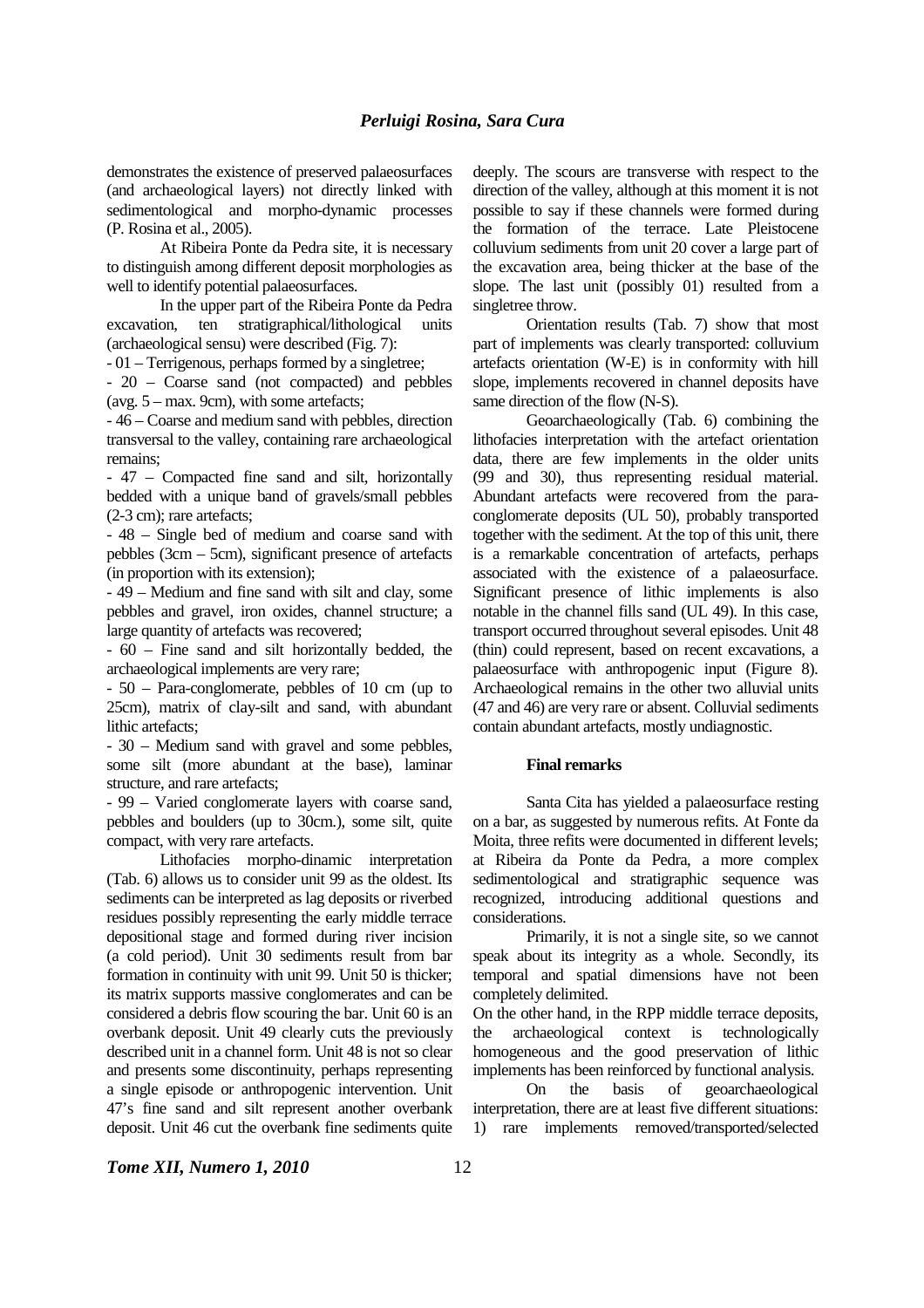## *Interpretation of lithic remains in fluvial terrace contexts: an example from Central Portugal*

recovered during early stages of terrace formation; 2) mass transported lithic industries (debris flow); 3) lithic implements corresponding with the two palaeosurfaces and overbank deposits; 4) archaeological remains associated with scour fills; and finally, 5) material contained in colluvium sediments.

Curiously, the only in situ archaeological structure (a combustion structure) was recovered from a colluvium deposit, which shows us that we cannot consider all remains as reworked.

Interpretation of the matrix-supported conglomerate as a debris flow allows us to explain the homogeneity of the palimpsest, with identical technological features, possibly due to the same subsistence activities during a single climatic period.

Lithic artifacts recovered in lag deposits, bars or channels are obviously transported, with strong sorting.

On the contrary, implements associated with possible palaeosurfaces should represent two 'real' sites. Further excavation shall confirm these observations and reveal more detail, as well as three-dimensional modelling applications towards palaeoenvironmental reconstructions (A.G. Brown, 2008).

#### **Acknowledgements**

This work was done within the scope of the project Landscape transition (Project FCT PTDC/HAH/71361/2006) approved by the Fundacão para a Ciência e a Tecnologia. The authors would like to thank and greet all the other members of the research team, namely Luiz Oosterbeek, Stefano Grimaldi, José Gomes and Pedro Cura. Authors are thankful to Ludwig Jaffe for the english revision of the manuscript.



Fig. 1 - Geological settings (M = Pre-Cambrian and Palaeozoic schist-metamorphic complex (Ancient Massif); L = Mesozoic "Estremenho" Limestone massif; S = Cenozoic Tagus sedimentary basin. Star = RPP site)

13 *Tome XII, Numero 1, 2010*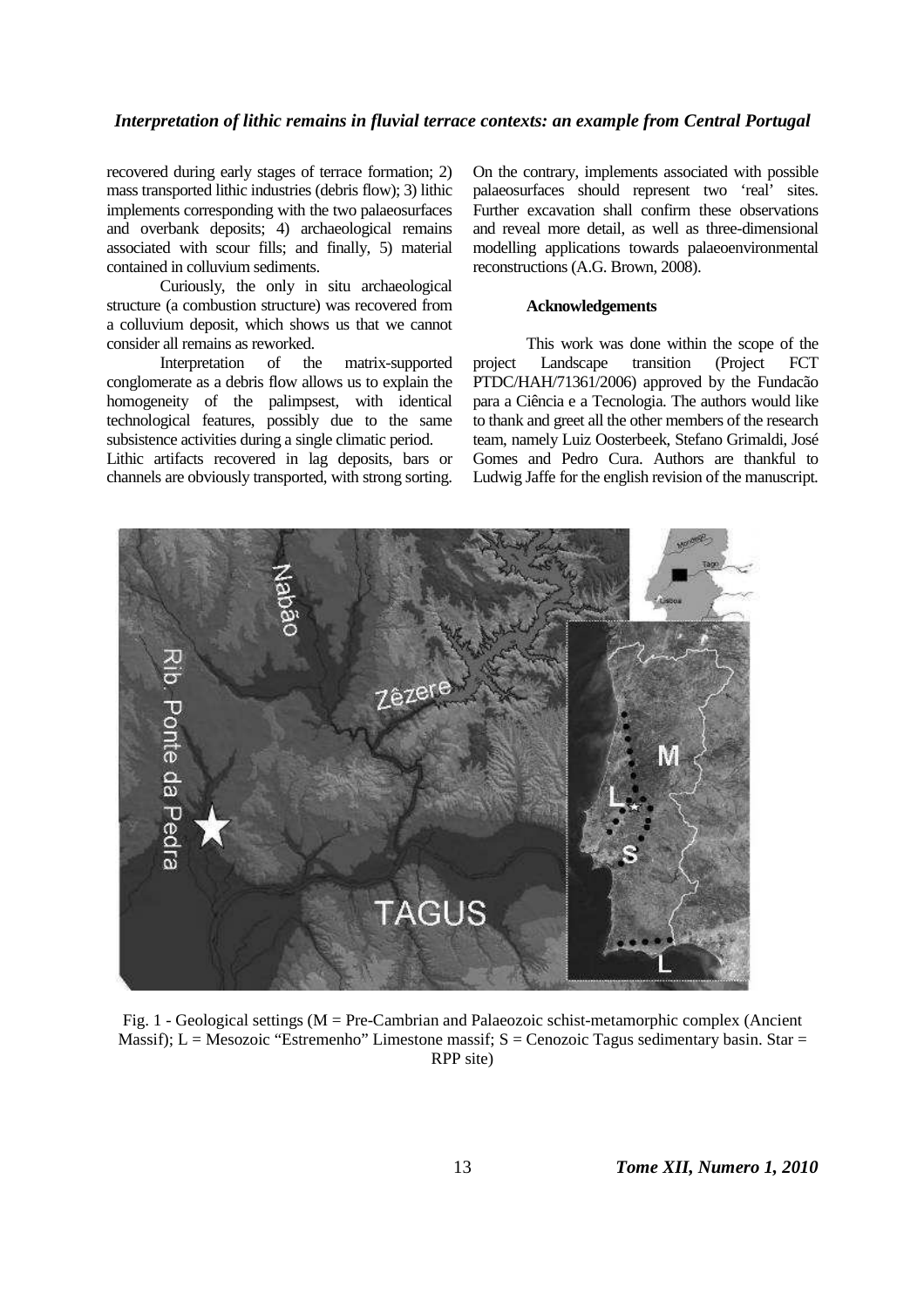



Fig. 2 - Location of the main Lower and Middle Palaeolithic sites in Central Portugal Tagus Valley. The only cave sites are Galeria Pesada and Gruta de Oliveira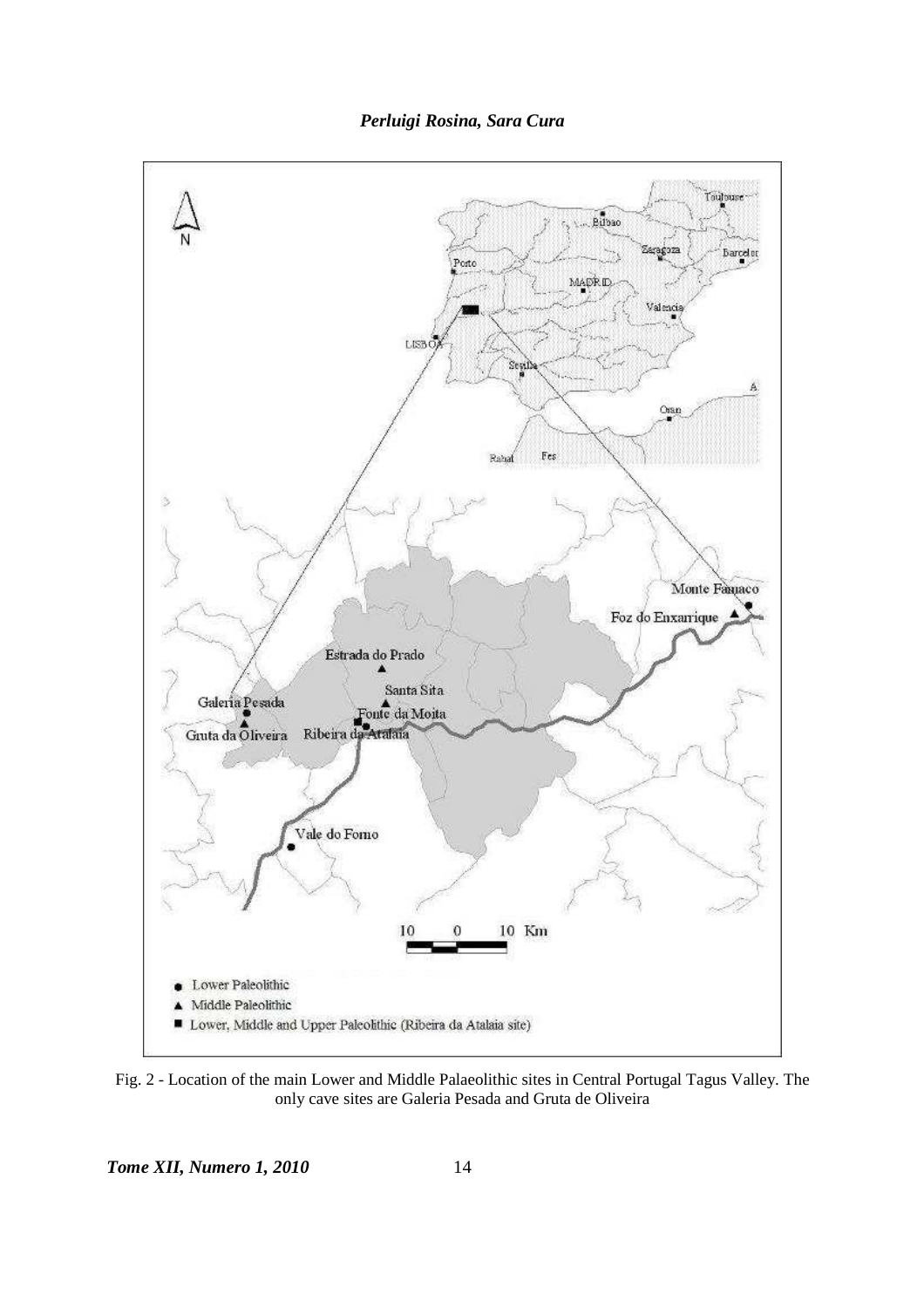

Fig. 3 - Ribeira Ponte da Pedra stratigraphy (simplify) Fig. 3 - Ribeira Ponte da Pedra stratigraphy (simplify)

*Interpretation of lithic remains in fluvial terrace contexts: an example from Central Portugal*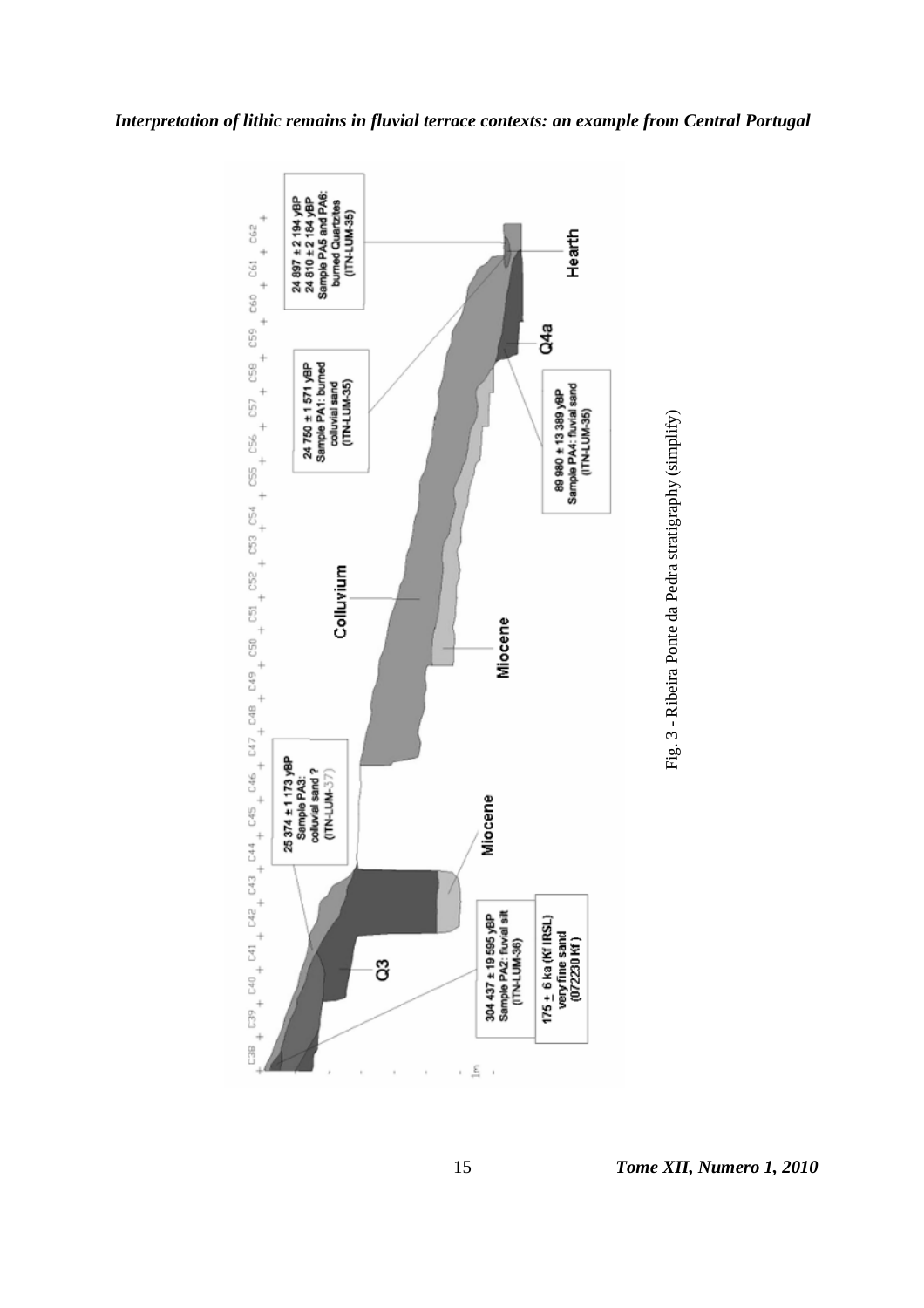

Fig. 4 - Fonte da Moita Refitings: 1 to 3 - Refit between Retouched flakes; 4 to 6 – Refit between Bifacial worked pebble and Retouched flake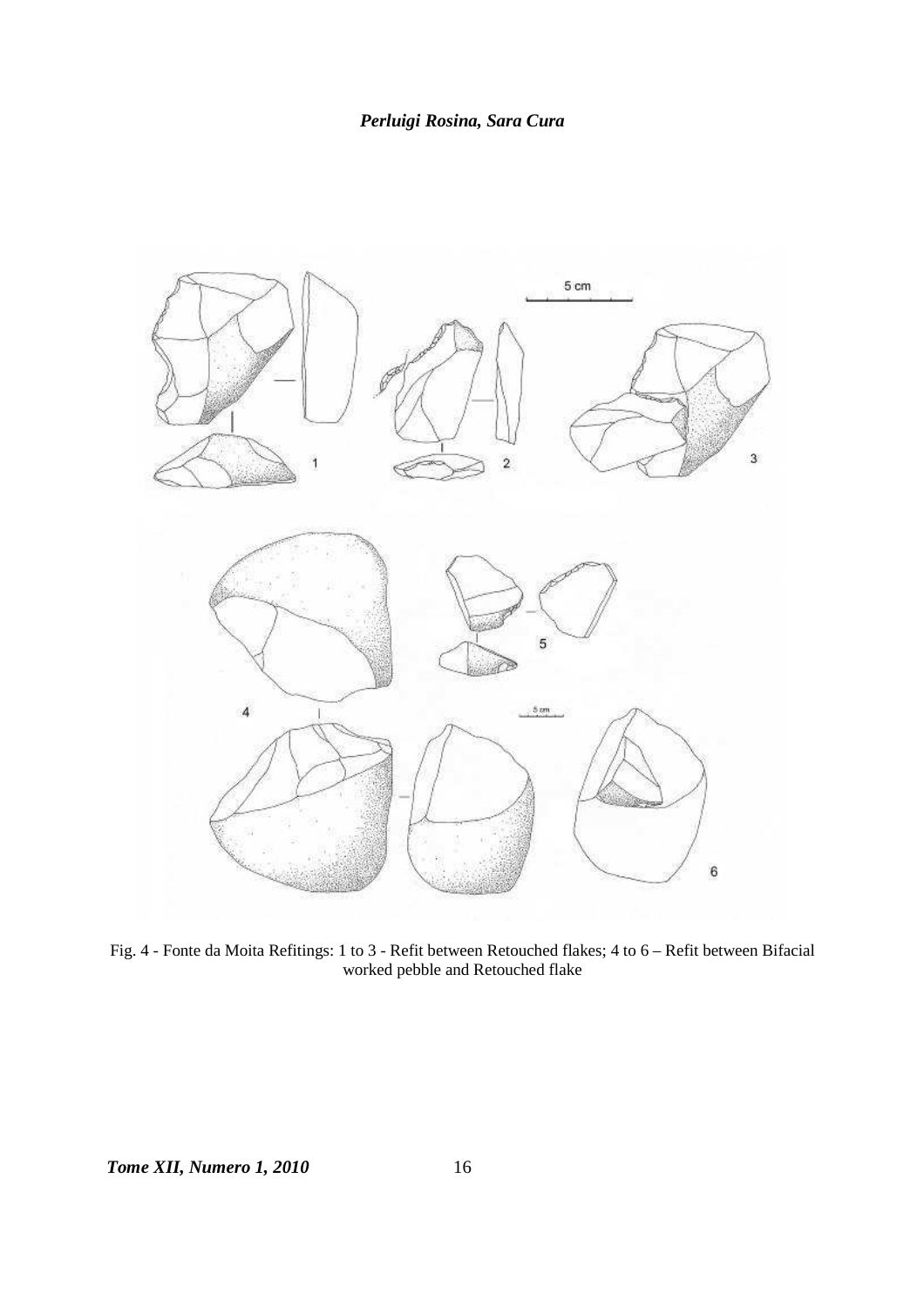

17 *Tome XII, Numero 1, 2010*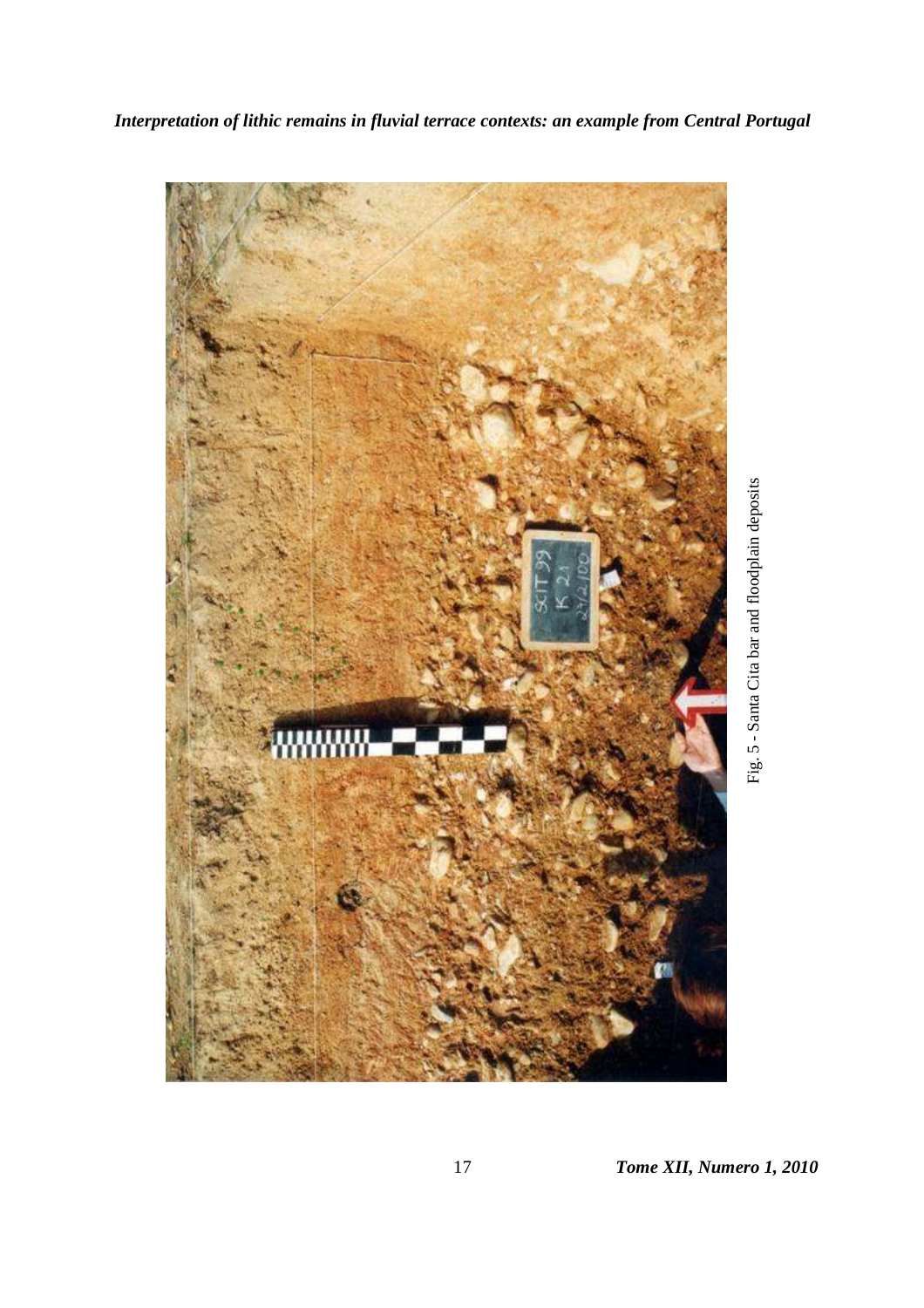

Fig. 6 - Quartzite lithic implements from Ribeira da Atalaia Q3 bottom: 1 to 3 - Retouched pebbles; 4 – notch on fragment; 5 – Unifacial tool; 6 to 8 – Worked pebbles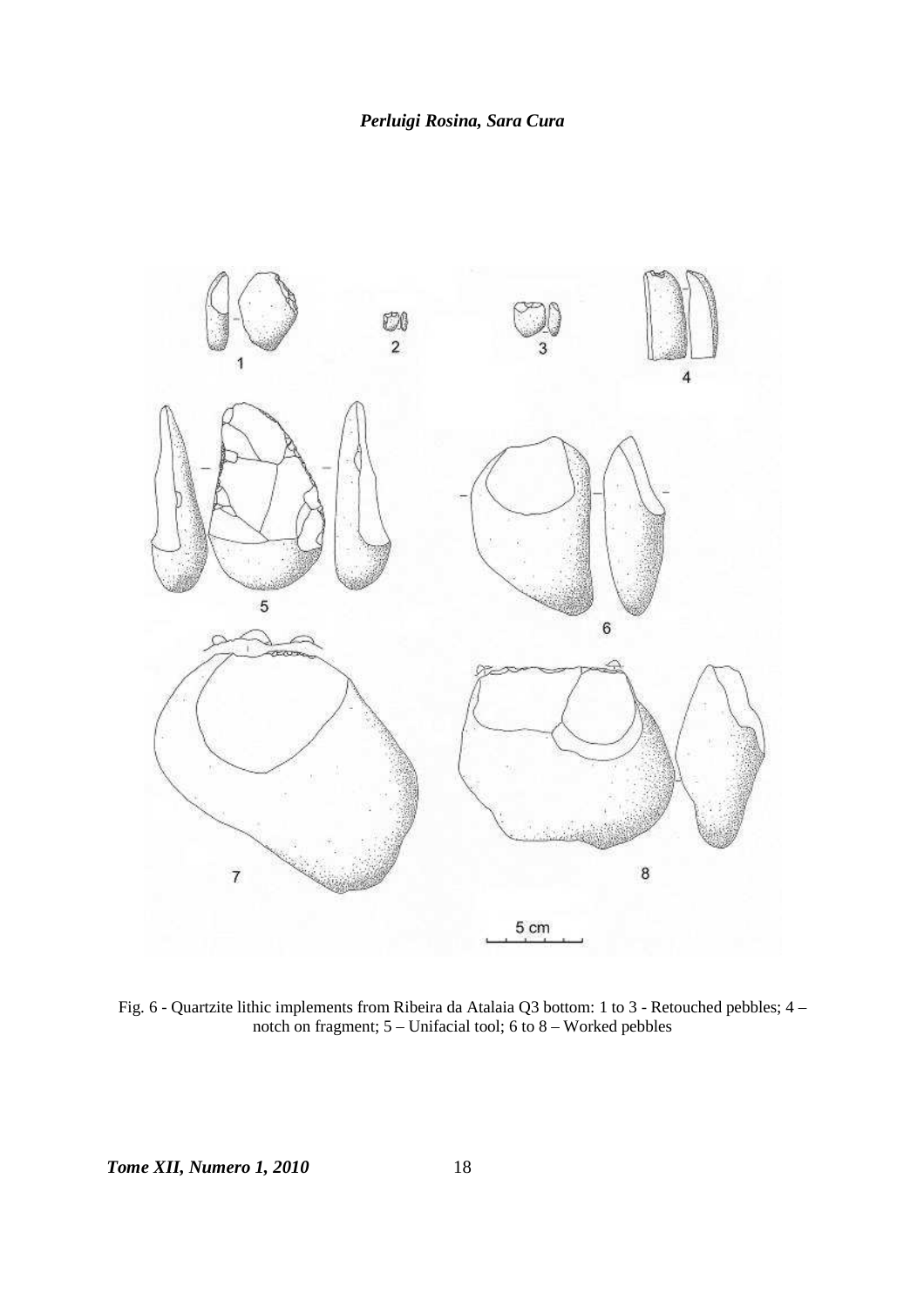

19 *Tome XII, Numero 1, 2010* 

Fig. 7 - Q3 bottom lithological units

Fig. 7 - Q3 bottom lithological units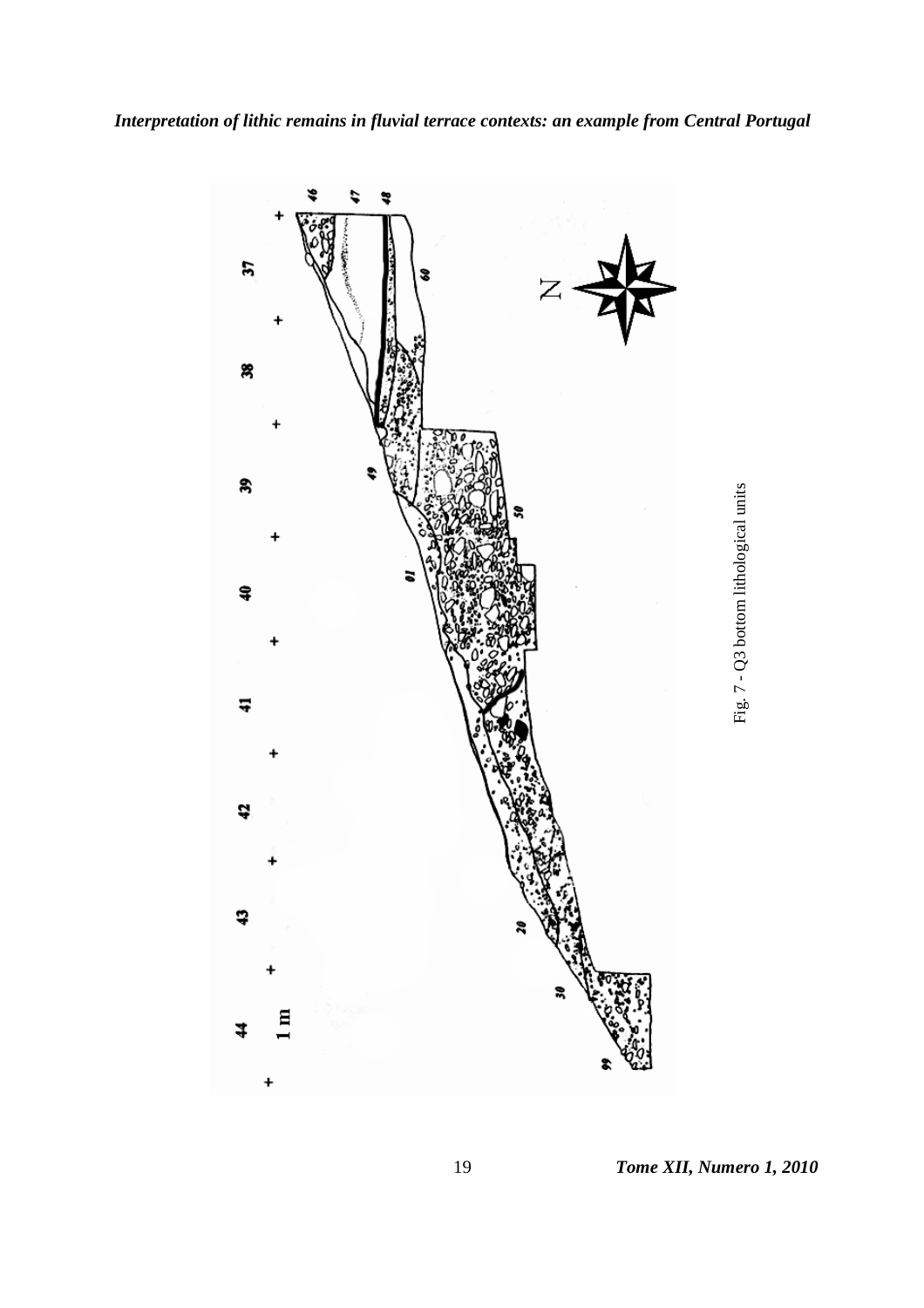# *Perluigi Rosina, Sara Cura*



Fig. 8 - Ribeira Ponte da Pedra paleosurface (48) and associeted lithic implements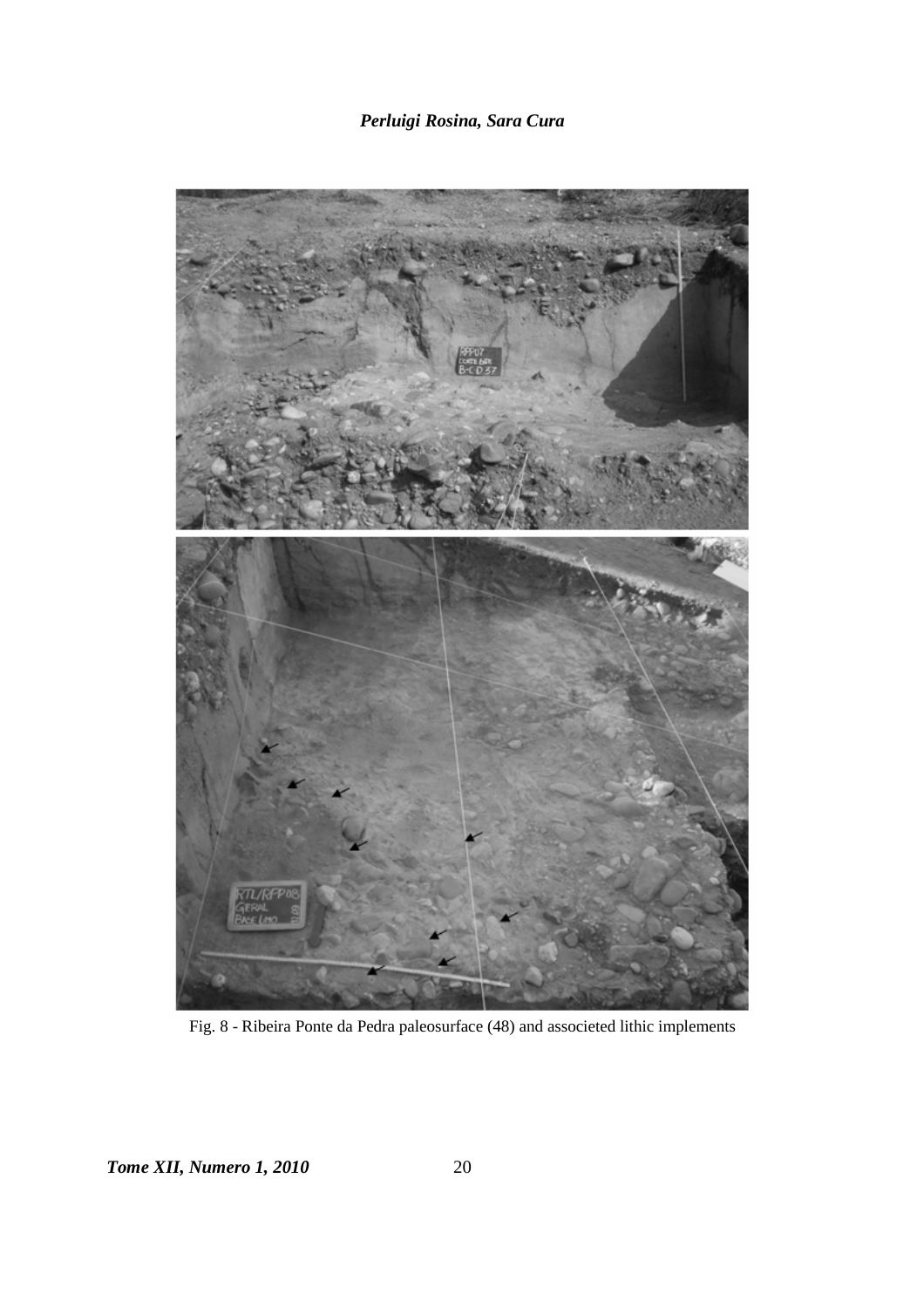# **BIBLIOGRAPHY**

Bicho N., Ferring C., 2001, *O sítio arqueológico de Santa Cita, Tomar: as intervenções arqueológicas de 1990 a 1997*, Arkeos, Vol.11, Tomar, p. 71-88.

Bridgland D. R., 2000, *River terrace systems in north-west Europe: an archive of environmental change, uplift and early human occupation*, Quaternary Science Reviews 19, p. 1293-1303.

Bridgland D. R., Antoine P., Limondin-Lozouet N., Santisteban J. I., Westaway R., White M. J., 2006, *The Palaeolithic occupation of Europe as revealed by evidence from the rivers: data from IGCP 449*, Journal of Quaternary Science, 21(5), p.437–455.

Bridgland D. R., Maddy D., Bates M., 2004, *River terrace sequences: templates for Quaternary geochronology and marine– terrestrial correlation*, Journal of Quaternary Science 19(2), p. 203–218.

Bridgland, D.R., Westaway R., 2008, *Preservation patterns of late cenozoic fluvial deposits and their implications: results from IGCP449*, Quaternary International 189 (1), p. 5-38.

Brown A. G., 2008, *Geoarchaeology, the four dimensional (4D) fluvial matrix and climatic causality*, Geomorphology 101, p. 278–297

Breuil H., Zbyszewski G., 1942, *Contribution à l'étude des industries paléolithiques du Portugal et de leurs rapports avec la géologie du Quaternaire. Les principaux gisements des deux rivers de l'ancien estuaire du Tage*, Comunicações dos Serviços Geológicos de Portugal, XXIII, Lisboa, 369 p.

Breuil H., Zbyszewski G., 1945. *Contribution à l´étude des industries Paléolithiques du Portugal et de leurs rapports avec la géologie du Quaternaire. Les principaux gisements des plages quaternaires du littoral d´Estremadura et des terrasses fluviales de la basse vallée du Tage*, Comunicações dos Serviços Geológicos de Portugal, XXVI, Lisboa, 678 p.

Brugal J. P. , Raposo L., 1999, *Foz do Enxarrique (Rodao, Portugal): preliminary results of the analysis of a bone assemblage from a middle palaeolithic open site* in S. Gaudzinski and E. Turner (Dir.), *The role of early humans in the accumulation of European lower and middle palaeolithic bone assemblages*, Monographien des Römisch-Germanischen Zentralmuseums Mainz, 42, p. 367-379.

Brugal J. P., Valente M. J., 2007, *Dynamic of large mammalian associations in the Pleistocene of Portugal*, in **Proceedings of Acta do IV Congresso de Arqueologia Peninsular**. 14-19 de Setembro, Faro, Universidade do Algarve, Promotora Monográfica, p. 15-27.

Butzer K.W., 1982, *Archaeology as human ecology*, Cambridge University Press, 364 p.

Butzer K.W., 2008, *Challenges for a cross-disciplinary geoarchaeology: The intersection between environmental historyy and geomorphology*, Geomorphology 1001, p. 402-411.

Corral Fernandez I., 1998, *'Depositos Cuaternarios en el Área de Constância-Barquinha-Entroncamento y la Riba. Del Bezelga,* Arkeos, Vol. 4, p. 59-144.

Corral Fernandez I., 1998b, *Secciones com material arqueologico en estrato en las proximidades de Ponte da Pedra*, Arkeos, Vol. 4, p. 197-220.

Cunha-Ribeiro, J. P., 1999, *Acheulense no Centro de Portugal: o Vale do Lis. Contribuição para uma abordagem das suas indústrias líticas e problemática do contexto crono-estratigráfico*, PhD thesis, University of Lisbon, 3 vols.

Cunha P., Martins A., Daveau S., Friend P., 2005, *Tectonic control of the Tejo River fluvial incision during the late Cenozoic, in Ródão central Portugal (Atlantic Iberian border)*, Geomorphology 64, p. 271–298.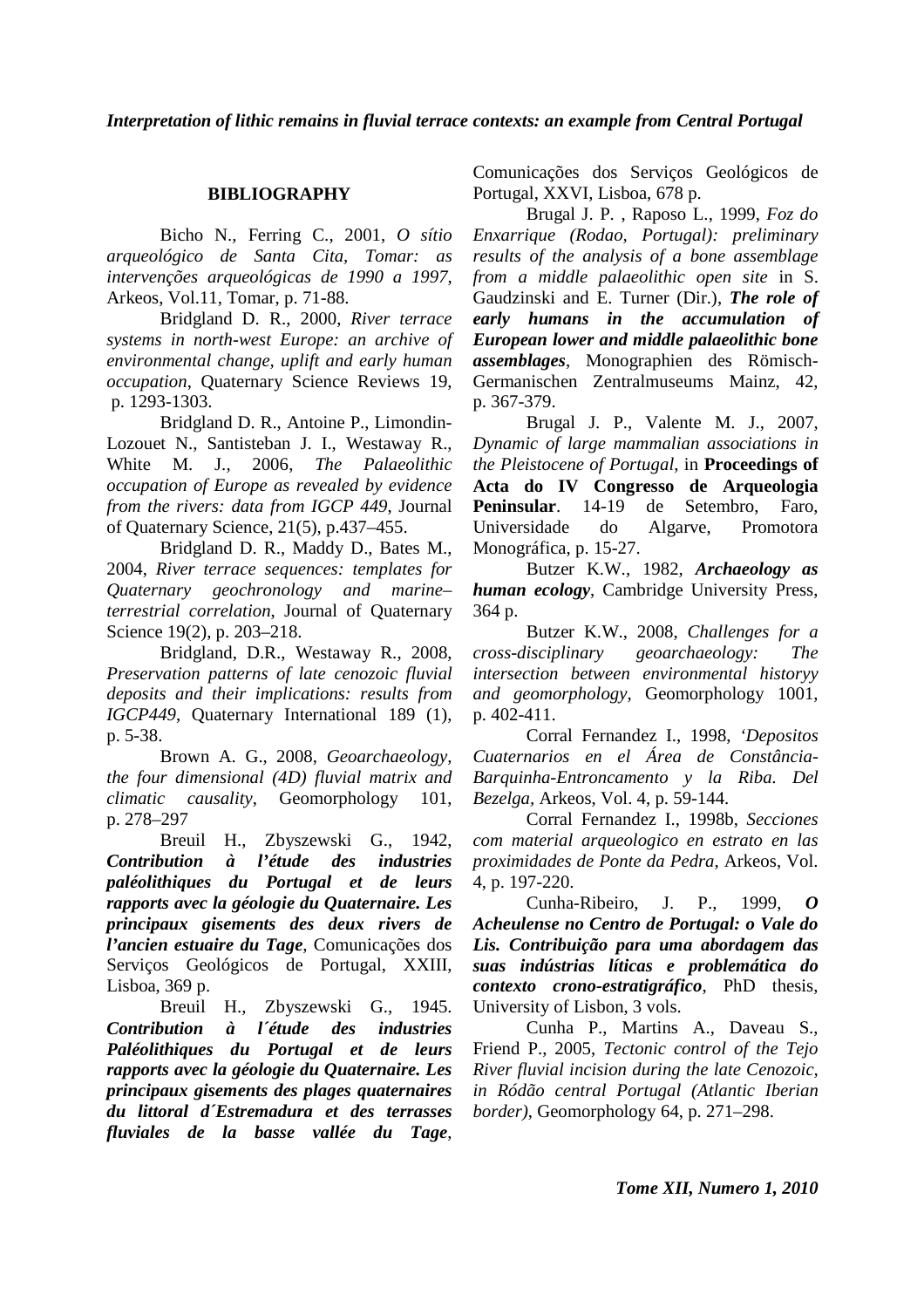Cunha P., Martins A., Huot S., Murray A., Raposo L., 2008, *Dating the Tejo River lower terraces (Ródão, Portugal) to assess the role of tectonics and uplift*, Geomorphology 102, p. 43–54.

Cura S., Grimaldi S., 2009, *The intensive quartzite exploitation in Midlle Tagus Valley Pleistocene open air sites – the example of Ribeira da Ponte da Pedra,* in Stefano Grimaldi and Sara Cura (ed. by), *Technological Analysis on Quartzite Exploitation, Proceedings of the XV World Congress UISPP* (Lisbon, 4-9 September 2006), 39, p. 49-56.

Cristiani E., Cura S., Grimaldi, S., Gomes J., Oosterbeek L., Rosina P., 2009, *Functional analysis and experimental archaeology: the Middle Pleistocene site of Ribeira da Atalaia, (Central Portugal)*, in Proceedings *of the Workshop on ''Recent Functional Studies on Non-Flint Stone Tools, Methodological Improvements and Archaeological Inferences'*', Lisbon, 2008, electronic edition: http://www.workshoptraceologialisboa2008.com/artigos/Cristiani\_C ura\_A\_FUNCTIONAL\_ANALYSIS.pdf.

Dias M. I., Prudêncio M. I., Franco D., Cura S., Grimaldi S., Oosterbeek L., Rosina P., 2009, *Luminescence dating of a fluvial deposit sequence: Ribeira da Ponte da Pedra – Middle Tagus Valley, Portugal*, in Dias, M. I., Prudêncio, M. I. (Eds.), *Archaeometry – Proceedings of the XV UISPP Congress*. British Archaeological Reports, Oxford, International Series, p. 103– 113.

Gladfelter B., 1977, *Geoarchaeology: The Geomorphologist and Archaeology*, American Antiquity, Vol. 42, No. 4 (Oct., 1977), p. 519-538.

Grimaldi S., Rosina P., Cruz A.R., Oosterbeek L., 1999, *A geo-archeological interpretation of some "Languedocian" lithic collections of the Alto Ribatejo (Central Portugal)*, in A. R. Cruz, S. Milliken, L.Oosterbeek, C.Peretto (ed. by), *"Human Population Origins in the Circum Mediterranean Area"*, Arkeos, 5, p.231-243.

Grimaldi S. , Rosina P., 2001, *O Plistoceno Médio final no Alto Ribatejo (Portugal Central): o sítio da Ribeira da Ponte da Pedra*, Arkeos, 11, p. 89-108.

Grimaldi S., Rosina P., Boton F., 2000, *Um sítio ao ar livre do pleistoceno médio no Alto Ribatejo (Portugal): Fonte da Moita*, in *Paleolítico da Península Ibérica*, Acta do 3º Congresso de Arqueologia Peninsular, ADECAP-Porto. Vol. 2, p. 123-136.

Grimaldi S., Rosina P., Boton Garcia, F., 1999b, *A behavioral perspective on "archaic" lithic morphologies in Portugal: the case of Fonte da Moita open air site*, Journal of Iberian Archaeology, ADECAP, Vol. 1, p.33-57.

Guccione M., 2008, *Impact of the alluvial style on the geoarcheology of stream valleys*, Geomorphology 101. p. 378-401.

Jaime A., 2002, *Contribuition a l'étude de l'industrie de Fonte da Moita (Vila Nova da Barquinha, Alto Ribatejo, Portugal)* in Cruz, A.R.; Oosterbeek, L. (coord.), *Territórios, mobilidade e povoamento no Alto-Ribatejo. IV: Contextos macrolíticos*,. Arkeos, 13, p. 56- 110.

Lemorini C., Grimaldi S., Rosina P., 2001, *Observações funcionais e tecnológicas num sítio ao ar livre no Portugal Central: Fonte da Moita*, Arkeos, 11, p. 117-140.

Lussu T., Rosina P., Oosterbeek L., Costa F., 2001, *O Musteriense de Santa Cita (Tomar, Alto Ribatejo, Portugal): investigação e conservação,* Arkeos, Vol.11, p. 13-70.

Martins A. A., Cunha P. P., Rosina P., Oosterbeek L., Cura S., Grimaldi S., Gomes J., Buylaert J.-P., Murray A.S., Matos J., 2009, *Geoarcheology of Pleistocene open-air sites in the Vila Nova da Barquinha - Santa Cita area (lower Tejo river basin, central Portugal)*, Proceedings of the Geologists' Association, Elsevier Science Publishers. PGEOLA-D-09- 00024 (accepted).

Martins A. A., Cunha P. P., Buylaert J.-P., Huot S, Murray A.S., Dinis P., Stokes M., 2010, *K-Feldspar IRSL dating of a Pleistocene river terrace staircase*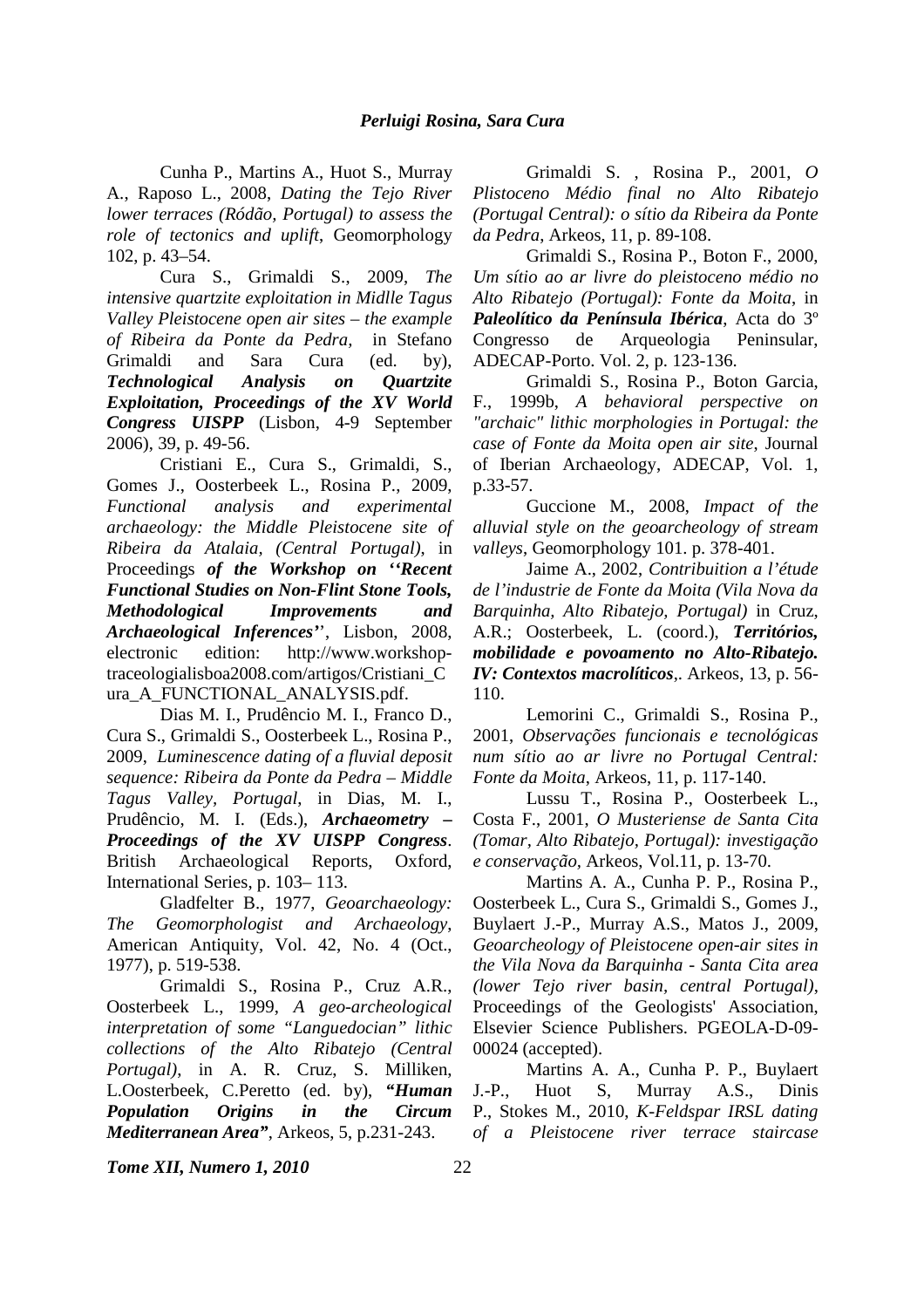## *Interpretation of lithic remains in fluvial terrace contexts: an example from Central Portugal*

*sequence of the Lower Tejo River (Portugal, western Iberia),* Quaternary Geochronology, Volume 5, Issues 2-3, pp. 176-180.

Martins A., 1999, *Caracterizacão Morfotectónica e Morfossedimentar da Bacia do Baixo Tejo, Pliocénico e Quaternário,* Ph.D. Thesis, Universidade de Évora, 500 p.

Miall A., 1996, *The Geology of Fluvial Deposits: Sedimentary Facies, Basin Analysis, and Petroleum Geology*, Springer Verlag, 582 p.

Mishra S., White M. J., Beaumont P., Antoine P., Bridgland D. R., Limondin-Lozouet N., Santisteban J. I., Schreve D. C., Shaw A. D., Wenban-Smith F. F., Westaway W. C., White T. S., 2007, *Fluvial deposits as an archive of early human activity*, Quaternary Science Reviews, 26, p. 2996–3016.

Mozzi P., Azevedo M. T., Nunes E., Raposo L., 2000, *The middle terrace deposits of the Tagus river in Alpiarça, Portugal, in relation to early human occupation*, Quaternary Research, 54, p. 359-371.

Mozzi P., 1998, *Evoluzione Geomorfologica della bassa valle del fiume Nabão*, Arkeos vol. 4, p. 37-58.

Mozzi P., Raposo L., Cruz A. R., Oosterbeek L., Pena Dos Reis R., 1999, *Morpho-stratigraphy of Quaternary deposits and the archaeological record: the case of the Tejo and Nabão valleys (Ribatejo, Portugal)*, in A. R. Cruz, S. Milliken, L. Oosterbeek, C. Peretto (ed. by), **Human Population Origins in the Circum Mediterranean Area**, Série Arkeos, vol. 5, p. 63-84.

Oosterbeek L., Cruz A. R., Rosina P., Figuereido A., Grimaldi S., 2002, *TEMPOAR – Territórios, Mobilidade e Povoamento do Alto Ribatejo (Portugal) – 1998-2001 (síntese global dos trabalhos realizados)*, Arkeos, 12, p. 261-322

Oosterbeek L., Cruz A. R., Cura S., Rosina P., Grimaldi S., Gomes J., 2004, *Ribeira da Ponte da Pedra – Relatório da campanha de escavação de 2003*, Techne, 9, p. 21-54

Oosterbeek L., Grimaldi S., Rosina P., Cura S., Cunha P. P., Martins A .A., 2010, *The earliest Pleistocene archaeological sites in western Iberia: Present evidence and research prospects*, **Quaternary** International, doi:10.1016/j.quaint.2010.01.024.

Peretto C.,1992, *I primi abitanti della Valle Padana: Monte Poggiolo nel quadro delle conoscenze europee*, Ed. Jaca Book, 368 p.

Raposo L, Salvador M., Pereira J. P., 1993, *O Acheulense no Vale do Tejo, em território português*, Arqueologia & História, Série X, Vol.3, p. 3 -29.

Raposo L., 2002, *Bifaces e machados em quartzito na indústria acheulense final de Milharós (Alpiarça)*, in *Arqueologia, História de Arte e Património*, Revista Lusíada, nº1, p. 9-29.

Rosina P., 2002, *Stratigraphie et Géomorphologie des terrasses fluviatiles de la Moyenne Vallée du Tage (Haut Ribatejo – Portugal)*, Arkeos, 13, p. 11-53.

Rosina, P., 2004, *I depositi quaternari nella Media Valle del Tago (Alto Ribatejo, Portogallo centrale) e le industrie litiche associate*, Phd Thesis, University of Ferrara, 204 p.

Rosina P., Oosterbeek L., Jaime A., Cura S., 2005, *Archaelogical sites associated with Tagus middle valley deposits (Alto Ribatejo – Portugal)*, in Santoja Pérez, Gonzáles Machado (eds.), *Geoarqueologia y Patrimonio en la Península Ibérica y el Entorno Mediterranéo*, ADEMA. Soria, p. 273-282.

Santisteban J. I., Schulte L., 2007, *Fluvial networks of the Iberian Peninsula: a chronological framework*, Quaternary Science Reviews 26, p. 2738–2757.

Santonja M., Pérez-González, A., 2002, *El Paleolítico Inferior en el interior de la Península ibérica. Un punto de vista desde la geoarqueologia*, Zephyrus 53-54, p. 27-77.

Santonja M., Pérez-González A., Villa P., Soto E., Sesé C., 2001, *Elephants in the archaeological sites of Aridos (Jarama valley,* 

23 *Tome XII, Numero 1, 2010*